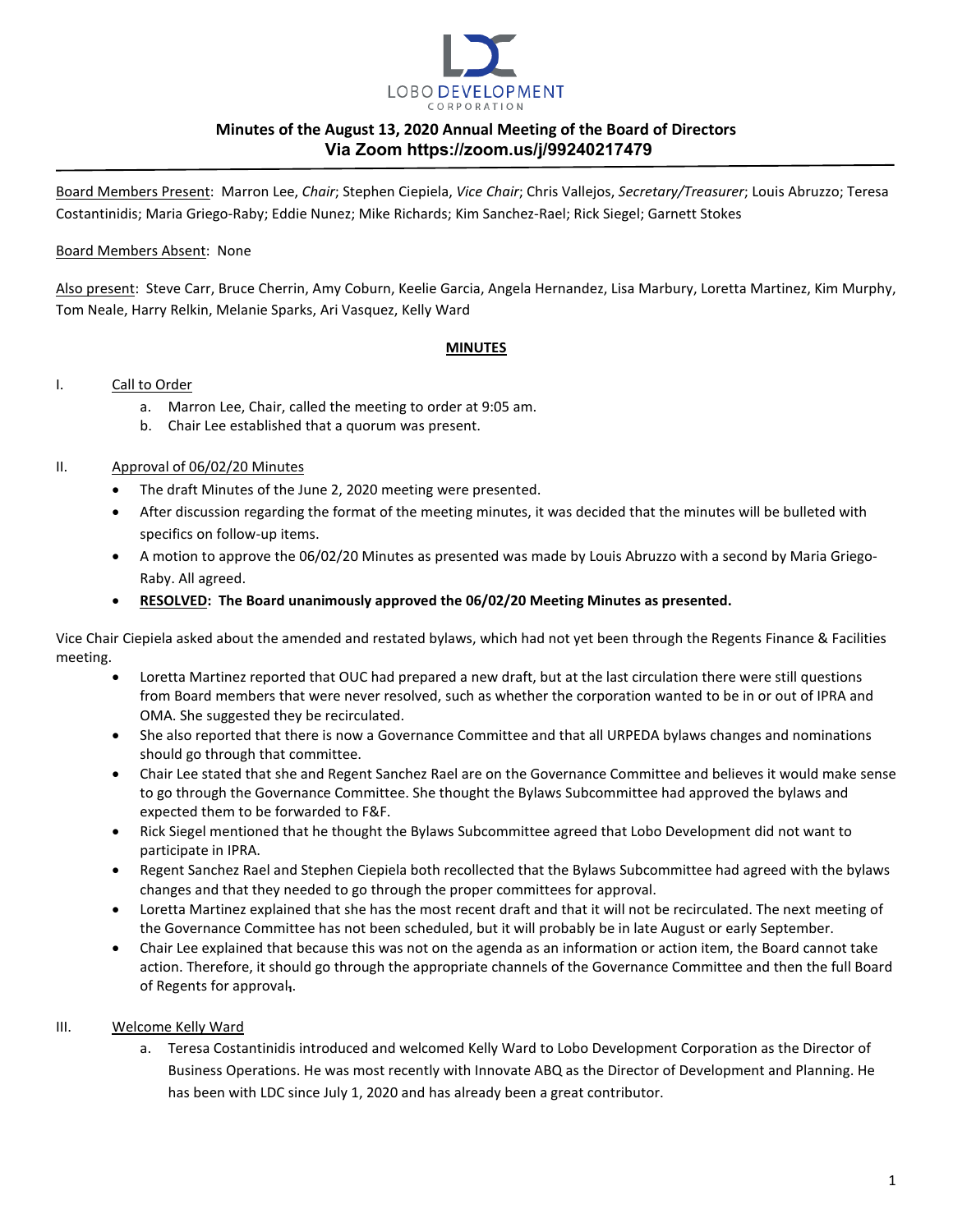

### IV. Financial Report

- a. Draft 4<sup>th</sup> Quarter Summary
	- Angela Hernandez presented the  $4<sup>th</sup>$  Quarter Summary. She reviewed the financial summary and pointed out a correction on the \$1.0M loan made to UNM Real Estate Dept. for the AML project. This transaction has been moved to the balance sheet as a long-term loan instead of an expense.
- b. LDC transfer/loan to UNM RED re AML Update
	- see above
- c. Audit August 10-14, 2020 by Moss-Adams
	- Angela reported that the annual audit began on Monday.
- Stephen Ciepiela asked about the interest rate for the UNM Foundation loan. Keelie responded that it changes every January 1<sup>st</sup> to the current prime rate. As of January 1, 2020, it was 4.75%. The Board asked Keelie to confirm the rate as of January 1, 2020**₂**.

## V. FY 2020-21 Budget - deferred to Nov. 2020 meeting

## VI. Annual Compliance Documents

- a. FY 2018-19 URPEDA Compliance Document
	- Keelie Garcia reported that at last year's annual meeting, the Board decided not to approve the URPEDA compliance document until UNM Legal reviewed it. She shared the updated documents with the Board for their approval.
	- Ari Vasquez explained that she worked with Loretta Martinez to update this document for use by all the URPEDA corporations.
- b. FY 2019-20 URPEDA Compliance Document
	- Rick Siegel made a motion to approved the FY 2018-19 and FY 2019-20 URPEDA Compliance Documents, with a second by Marie Griego-Raby. All agreed.
	- **RESOLVED: The Board unanimously approved the FY 2018-19 and FY 2019-20 URPEDA Compliance Documents.**
- c. FY 2020-21 Conflict of Interest Policy forms
	- Ari Vasquez reported that she and Loretta Martinez would like to do a full review of the Conflict of Interest Policy and forms prior to the Board signing the forms.
	- Loretta Martinez added that Regent Sanchez Rael brought up concerns about these forms in the past, so a review would be appropriate. She will get back a Conflict of Interest Policy and Disclosure Policy that will be standardized for all the URPEDA corporations. The policy will have to be approved if there are changes.
	- Teresa Costantinidis asked if new forms could be emailed out to Board members prior to the November 12 meeting for signature if there are no changes to the policy.
	- Loretta explained that this may necessitate some policy changes. She further explained that no conflict of interest or disclosure of any conflict is required to be updated by Board members. It is not necessary to collect them annually, although it is best practice. We would still be covered and if any Board members have a new disclosure, they can still do that in the interim.
	- Regent Sanchez Rael asked to go on record and clarify Loretta's comment about the issues she raised when she first read the Conflict of Interest Policy. She does not have a conflict of interest, but she does have concerns with how it was drafted for this Board. She believes that it makes sense for the URPEDA corporations to have a consistent Conflict of Interest Policy and consistent governance practices to the extent that it makes sense and they fit each of the missions of the different organizations.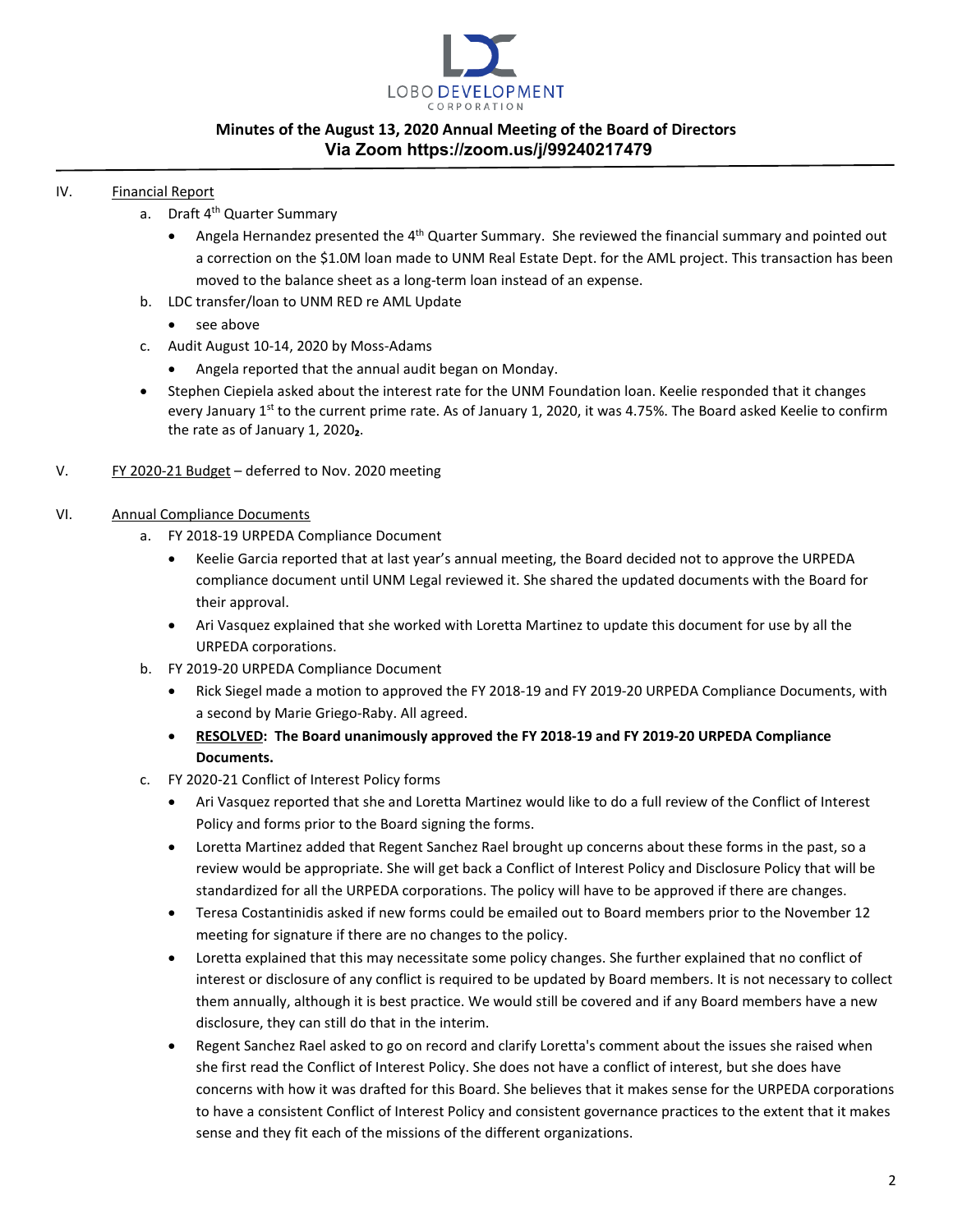

- Dr. Mike Richards asked whether individuals who receive compensation from the University have a conflict of interest. The way he understands the policy is that Board members who are employees of the University would have to recuse themselves.
- Dr. Richards also pointed out that there is very specific language around positions. For whoever is going to be in his role permanently, there is a really good chance that person will be a physician. Are there actual reasons why there is such specific language included in the Conflict of Interest Policy?
- Loretta Martinez responded that they are taking note of his questions and will address them in their review.
- Chair Lee stated that this needs to move forward as quickly as possible. Today, the Board will not approve or sign the Conflict of Interest forms and it will be tabled until November.
- The Board expects the revised Conflict of Interest Policy and forms to be presented at the November meeting for approval<sub>3</sub>.

# VII. Elections of FY 2020-21 Chair, Vice Chair, and Secretary/Treasurer

- Teresa Costantinidis nominated the existing Chair, Vice Chair, and Secretary/Treasurer for renewal. Rick Siegel seconded the nominations.
- Loretta Martinez asked about the issue of the current Chair rolling off the Board of Regents at the end of this calendar year and what that means to LDC at that point.
- Chair Lee explained that it is not an issue.
- Chair Lee requested a vote. All agreed.
- **RESOLVED: The Board unanimously approved the existing Chair, Vice Chair, and Secretary/Treasurer for renewal.**

## VIII. Forward Request for Reappointment of four Non-Positional Directors to Board of Regents

- a. Louis Abruzzo, Stephen Ciepiela, Marie Griego-Raby, Rick Siegel
	- Chair Lee made a motion to reappoint the four Non-Positional Directors, with a second by Teresa Costantinidis. All agreed.
	- **RESOLVED: The Board unanimously approved the reappointment of the four Non-Positional Directors.**

## IX. Renewal of Contract for Development Services

- Keelie Garcia reported that two years ago, the Board approved Altura Real Estate/Kim Murphy's contract for professional services as a development consultant. It was on a one-year renewal cycle, so this year the full contract is up for renewal. The term and compensation are the same.
- Maria Griego-Raby commented that when the original contract was approved, it was decided that hiring somebody in a permanent position was a priority. She is wondering if the intention has changed or if it is still a priority. She is not concerned about the contract renewal, but about LDC's long-term goals.
- Chair Lee recalled the same discussion and agrees that there is still a need for a permanent position. However, due to COVID and a more global discussion about development, things have slowed down.
- Teresa Costantinidis explained that the contractor work Kim is doing is very important to the University and strongly supports this contract renewal. She also commented that Kelly has been hired in a permanent position as Director of Business Operations.
- Regent Sanchez Rael commented that it would be helpful to have Teresa come back to the Board with what the medium and long-term operational needs are for the next 12/18/24 months. What does that look like for Lobo Development operationally and how can we support that? Teresa will make sure it is done<sub>4</sub>.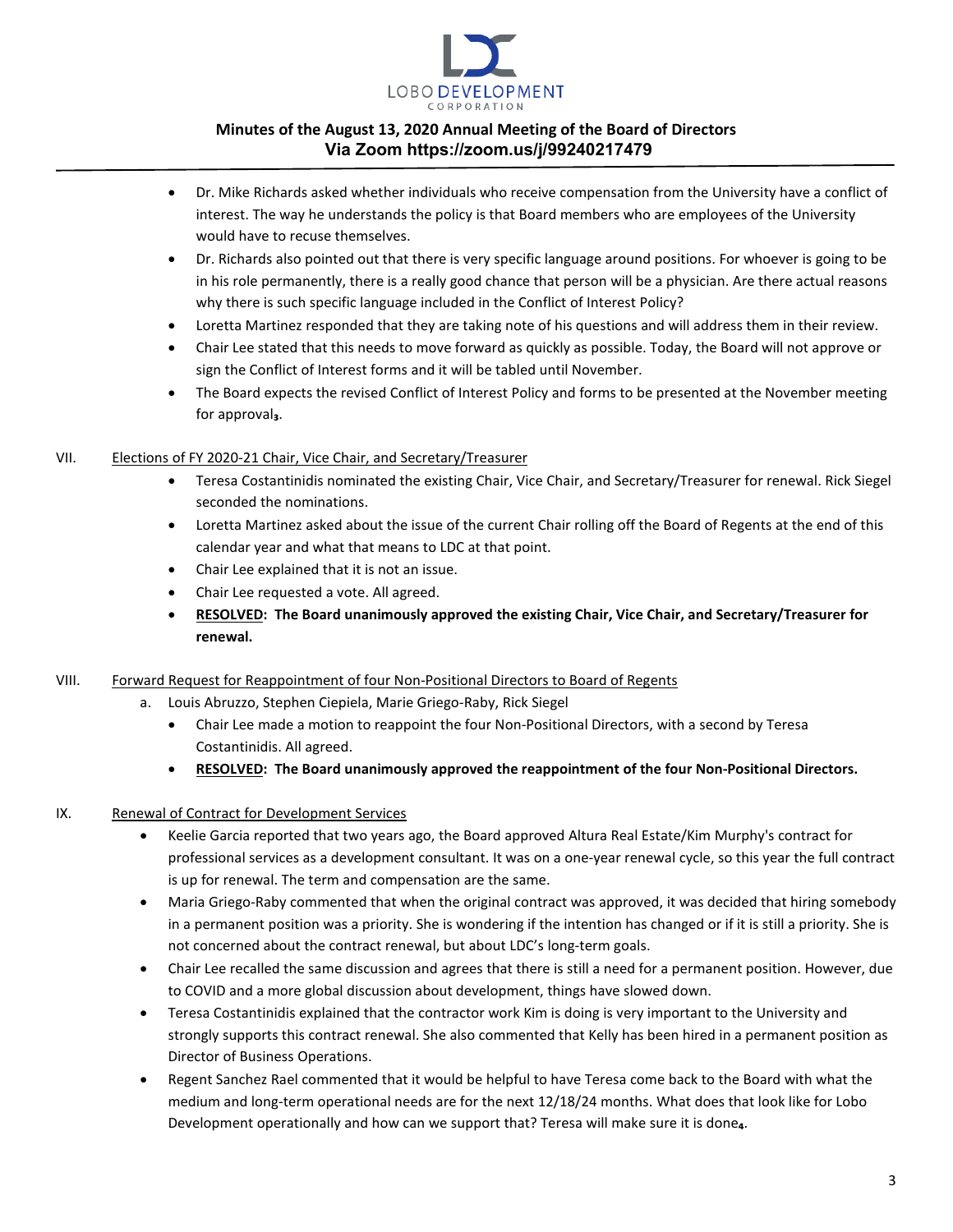

- Steve Ciepiela made a motion to approve the renewal of Altura Real Estate's contract for development services, with a second by Garnett Stokes. All agreed.
- **RESOLVED: The Board unanimously approved the renewal of Altura Real Estate's contract for development services.**

## X. Project Update

- a. UNM South Campus TIDD
	- Kim Murphy reported to the Board that Jill Sweeney, bond counsel with Sherman Howard, is now on the team and has provided invaluable assistance to this project. Her responsibilities focus on the application to the City and to prepare the legal documents. She is also going to oversee the bond financing study.
	- Kim provided a document showing the Main Campus sites or parcels that have been identified as possible commercial or mixed-use commercial developments. These include the northwest corner of University and Central and the northwest corner of Gerard and Central. Those parcels have been connected through the City right-of-way to the South Campus property. According to Jill, that may not be necessary. She explained to Kim that the law does not indicate whether parcels need to be contiguous. So, they are going to describe this on the application in a way that would be flexible as to incorporating those rights-of-way.
	- Kim referred the Board to the process matrix Jill prepared, which lists various items that relate to either the Act or the City policy on TIDDs and the responsible party. He then annotated the current status for each item. The things that are needed fall into three main categories. One is general summary narratives or executive summaries, the other is the bond financing study that needs to be done, and the third is all the legal documentation (the petition, the development agreement, the formation resolution, etc.).
	- Regarding the schedule, there is still approximately 60-90 days' worth of work before they are in a position to submit a final draft application to the City. He is anticipating that they could get it submitted in November. The City's policy allows them 90 days for review and comment. So, hopefully in early March 2021, they would get Council action on the adoption of the TIDD plan and the intent resolution. At that time, it starts a 30-60-day time period in which they need to take final action. Which would push that into April or May 2021.

## Executive Session

- 1. Chair Lee requested a motion to close the meeting and proceed in Executive Session. Motion made by Steve Ciepiela with a second by Rick Siegel. All in favor. Meeting was closed at 10:05 am.
- 2. Discussion and determination, where appropriate of potential purchase, acquisition or disposal of real property pursuant to Section 10-15-1H(8), NMSA (1978).
- 3. Discussion and determination, where appropriate, of limited personnel matters pursuant to Section 10-15-1.H(2), NMSA (1978).
- 4. Chair Lee requested a motion to reopen the meeting. Eddie Nunez made a motion to reopen the meeting with a second by Rick Siegel. All in favor. Meeting was reopened at 10:43 am.

Certification that only those matters described in Item 2 and 3 above were discussed in Executive Session and, if necessary, ratification of actions, if any, taken in Executive Session.

XI. Action Items from Executive Session, if any

a. None